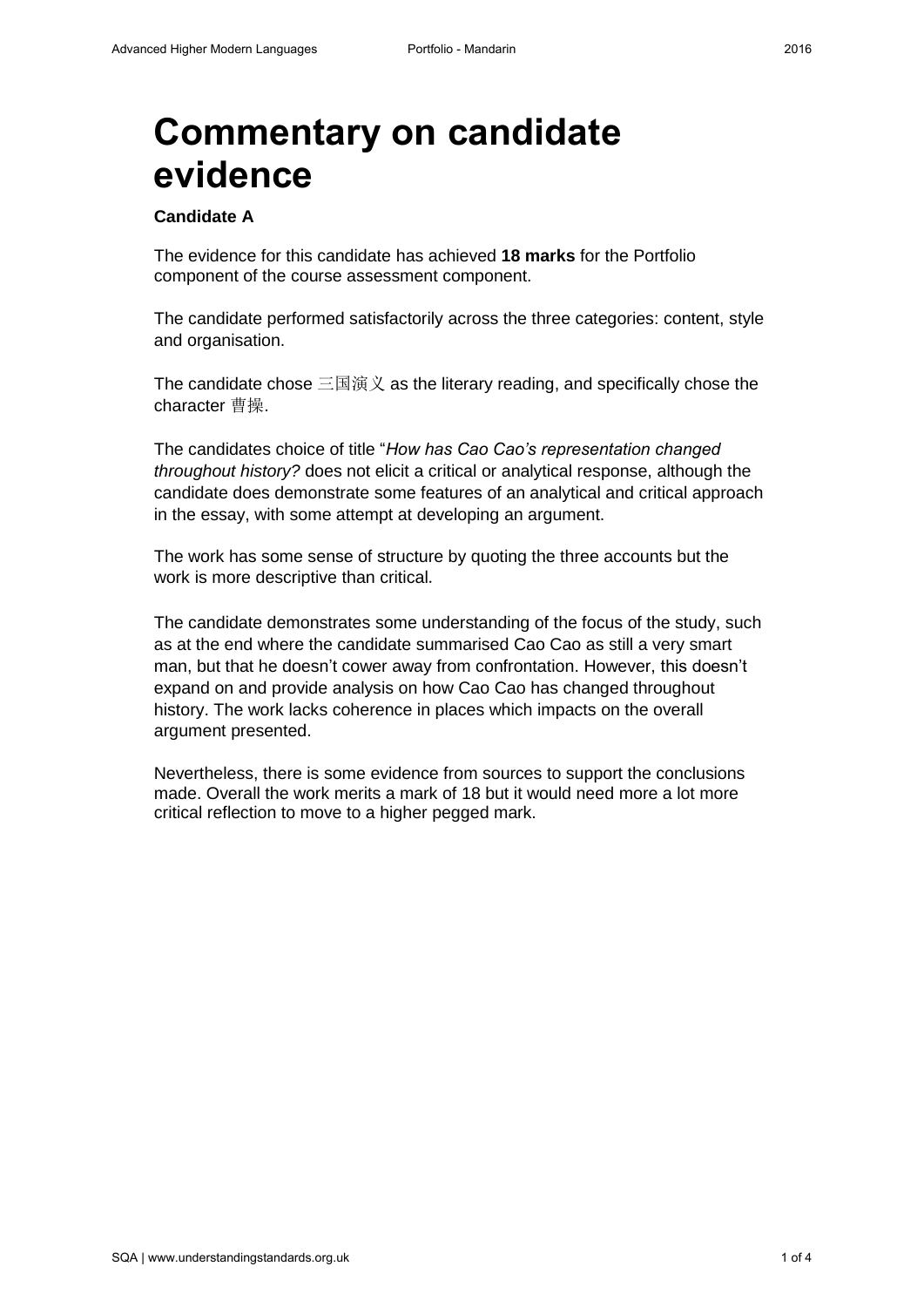## **Candidate B**

The evidence for this candidate has achieved **6 marks** for the Portfolio component of the course assessment.

The candidate does not respond well across the three categories: content, style and organisation.

The candidate chose 中国二胎政策 as the topic to study and research.

The title *"What is the Chinese TWO-CHILD POLICY actual effect?"* is too general and is lacking in that it does not elicit a critical or analytical response. It doesn't provide a narrow enough focus to allow for deeper analysis.

The candidate adopts a merely informative approach and does not use critical terminology. The candidate has done a lot of research and also quoted some research online, but some of the work is not relevant to the title and it lacks his/her own opinion and analysis. The candidate wrote a lot about the reasons for having a 'two child' policy but demonstrates only a superficial understanding of the area of study.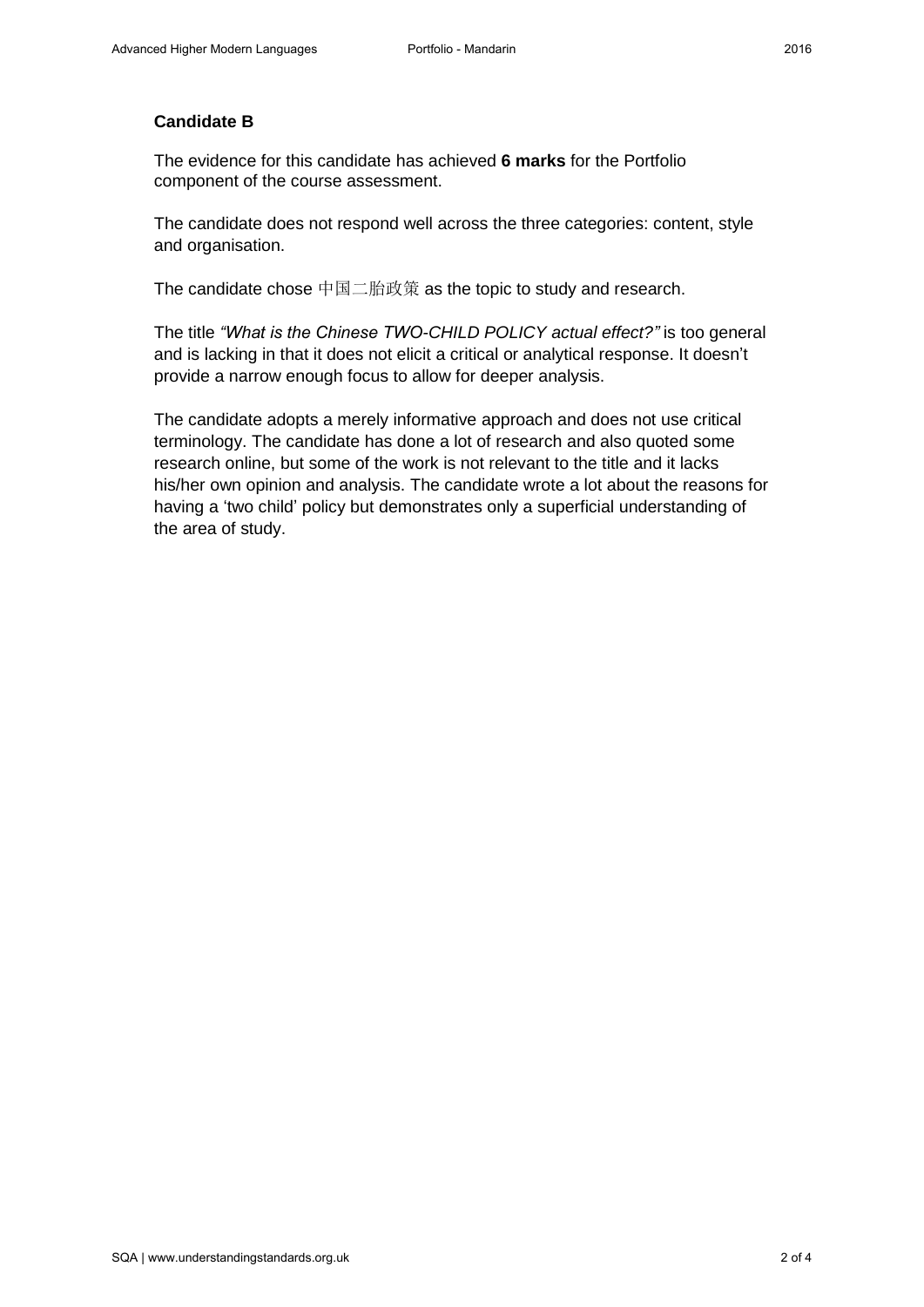## **Candidate C**

The evidence for this candidate has achieved **12 marks** for the Portfolio component of the course assessment.

The candidate chose 中国合伙人, a film to study. They supported their work with some online literacy. The essay title – *Achieving Prosperity after Times of Despair* -doesn't generate debate or critical analysis.

Inclusion of quotations in Chinese in this essay to support the arguments was good. However, the candidate has difficulty going beyond a merely informative approach. There was too much of a "story-telling" approach and insufficient critical analysis or evaluation. The candidate demonstrates some understanding of the study but it is like 观后感 rather than deeper analysis.